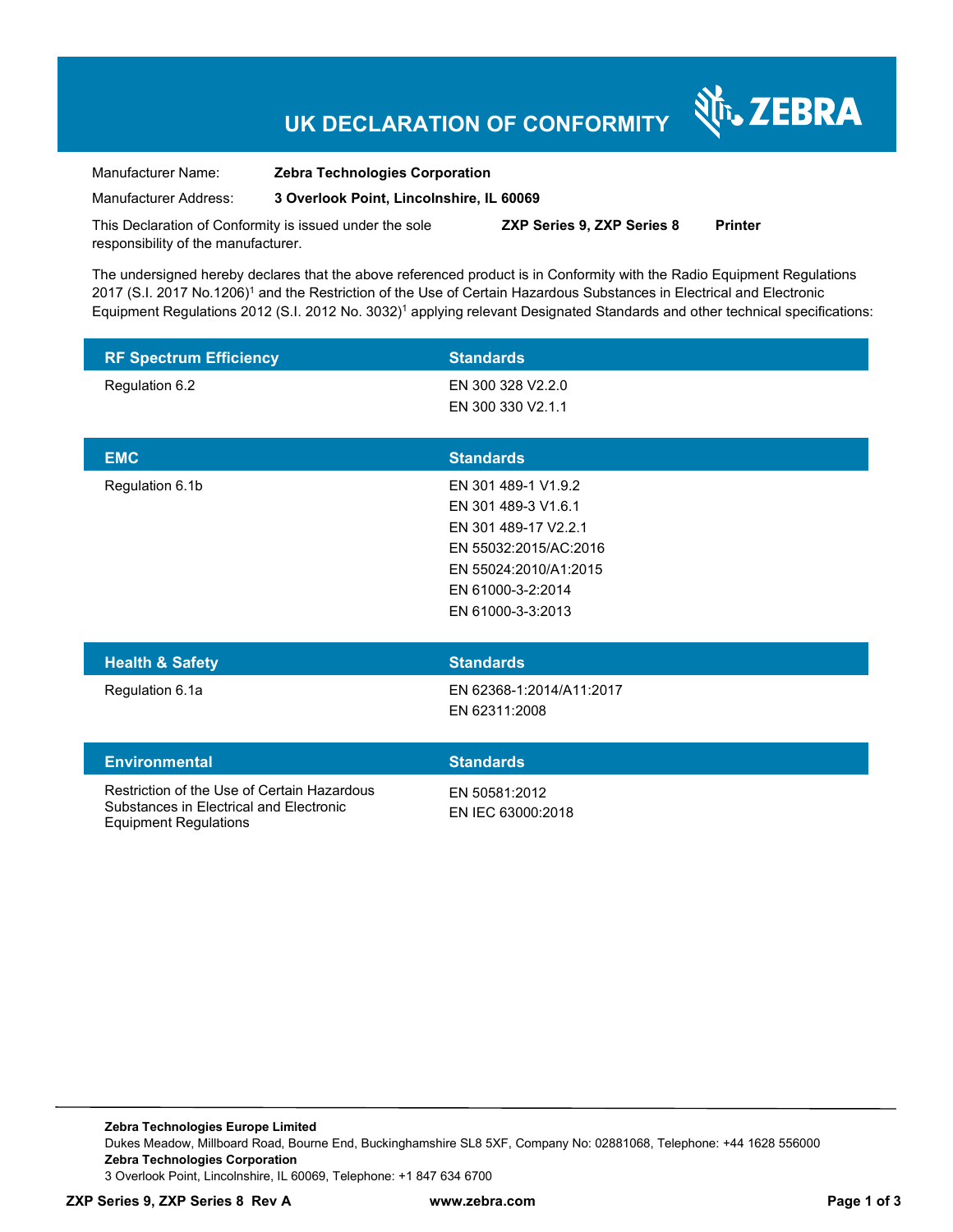# **UK DECLARATION OF CONFORMITY**



With regard to the Radio Equipment Regulations 2017 (S.I. 2017 No.1206)<sup>1</sup>, the conformity assessment procedure referred to in regulation 41(4)(a) and detailed in Schedule 2 has been followed.

 $^{\rm 1}$  As amended by applicable EU withdrawal legislation implemented at the time of issuing this declaration

**Signed on behalf of Zebra Technologies Corporation** 

By Cady

*(Authorized Corporate Signature)* Jay Cadiz Rev: A Manager, Compliance Engineering **Date: 10 August 2021** Place: Lincolnshire, USA